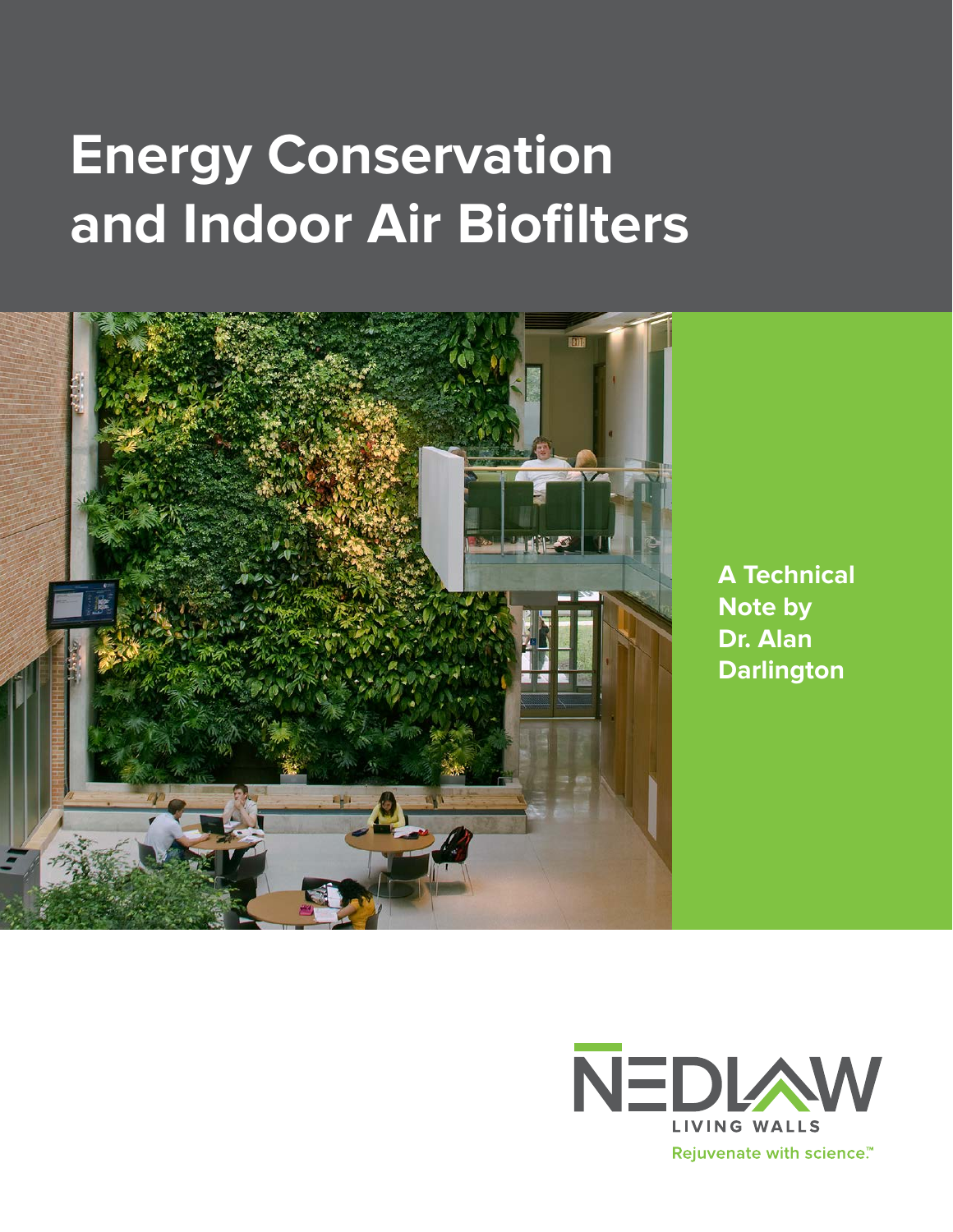

### Introduction

The presented data is based upon theoretical calculations. We are not suggesting a mechanical system be designed outside guidelines set out by ASHRAE. We present this as an indication of the sort of the energy savings could be potentially experienced.

### **Background**

The traditional means of maintaining indoor air quality is to displace the 'dirty' air within the building with new outside air. Since the outside air quality in Canada is *generally* very good, this method can be extremely effective at controlling the build up of pollutants with the space.

However, before being disseminated in the space, the additional air must be conditioned to an appropriate temperature to ensure occupant comfort. For buildings with central air handling systems, the ideal temperature of the disseminated air is 15°C. This allows for heat removal from activities within the space.

The conditioning of this additional flow of air can represent a substantial cost to building owners. Under normal operating conditions, approximately 10-20% and during temperature extremes, over 30% of the energy consumed by the building is used to condition this additional flow of air. As a consequence of energy conservation concerns, many buildings may not be delivering enough outside air to the occupants.

This can lead to a decrease in the air quality which can reduce the well-being of the occupants. Biofiltration of the air circulating within the building is an alternative means of refreshing the indoor air without having to bring new expensive outside air into the building. This could lead to substantial energy savings without sacrificing air quality.



Biofiltration of the air circulating within the building is an alternative means of refreshing the indoor air without having to bring new expensive outside air into the building.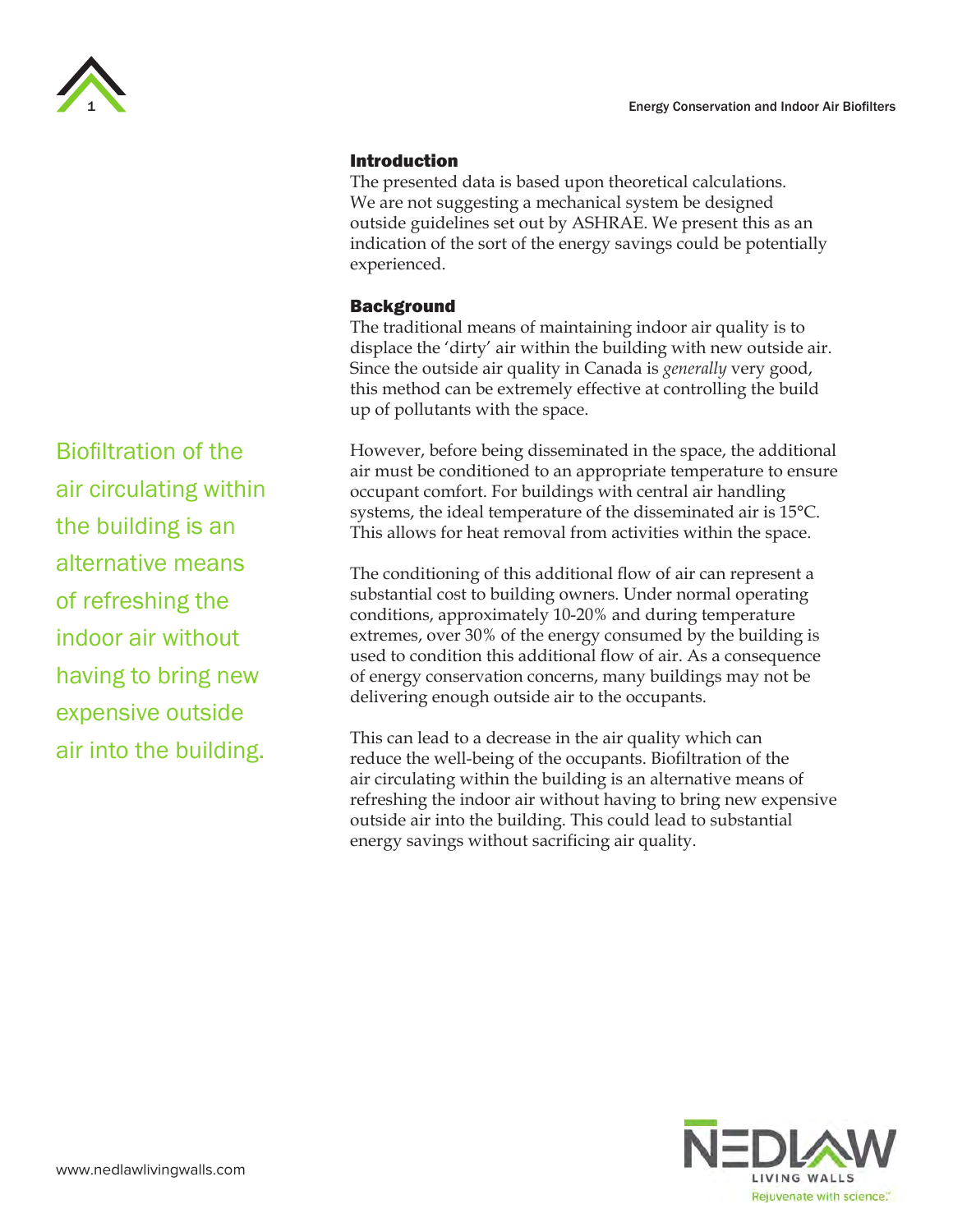

# Traditional Energy Requirements to Air Quality

Most indoor spaces require delivery of new outside air to the occupants at a rate of 8 to 10 litres per second per person (ASHRAE 1989). Given these flow rates, the density of air and its specific heat, it is possible to calculate the amount of energy required to heat this amount of new air over a range of temperatures typically encountered in North American cities. This is presented below.



The above figure represents only the energy required to heat the air and does not reflect the energy associated with the humidity management. Most warm air is frequently also humid and the removal of this excessive moisture represents a substantial energy requirement.

Further, cold air is inherently dry, adding the required moisture to make the air acceptable to the occupant is also very energy intensive. For example, adding enough water vapour to the air originally at -25°C to make in comfortable at 20°C increases the energy demand by close to fifty percent (0.42 KW per person to simply heat the air to 0.62 KW per person for properly humidified air).

Considering air at 30°C and 80%RH, to cool an adequate volume of air to 15°C requires 0.16 KW per person and to concurrently cool and dehumidify requires approximately 0.36 KW per person of cooling energy.



The biofilter can operate two ways. The virtual outside air from the biofilter can be used to replace (*supplement*) or *augment* outside air.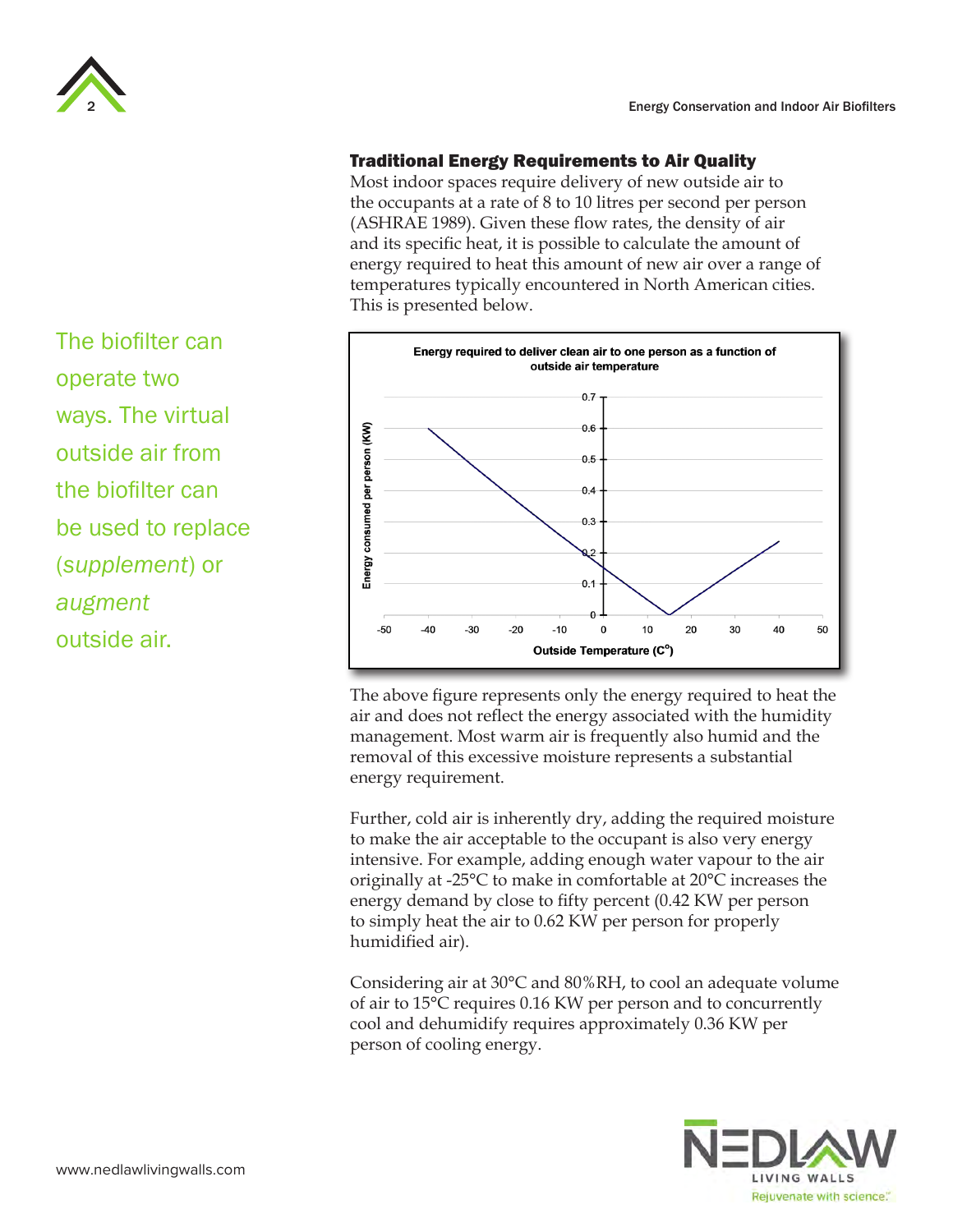

## Energy requirements of the biofilter

The operation of the biofilter is not without its own energy costs. The two largest energy consumption processes are the pumps to deliver the water to the hydroponic wall and lighting. The energy required for both of these is very much dependent on the configuration of the system.

A typical system requires approximately less than 10 W per  $m<sup>2</sup>$ for the pump to circulate water. The green plants on the wall require light of at least 100 W per  $m<sup>2</sup>$  but this can be augmented or replaced with natural lighting. An additional  $10 \text{ W}$  per m<sup>2</sup> is required for the fans to draw air through the wall.

Therefore, assuming natural lighting is not available; the operation of the biofilter requires approximately 0.120 KW per m2 or approximately 0.25 KW per building occupant (assuming 5 occupants per  $m^2$ ). If the system is naturally lit than energy consumptions falls to less than 5 W per occupant.

## Energy Saving with Biofilter

Assuming that air flows through the biofilter at  $0.05 \text{ m}^3\textsubscript{air} \text{ s}^{-1}$  $m^2_{\text{ biofilter}}$  with an average removal efficiency of 50%, this is equivalent to 25 litres of new outside air  $s^1 m_{\text{bofilter}}^2$ . Assuming a density of occupants of 1 person per 20m<sup>2</sup> of floor space and a ratio of 1m<sup>2</sup> of biofilter per 100m<sup>2</sup> of floor space (recommend ratio), the biofilter could provide 60% of the 'fresh air' requirements of the occupants.

This translates into a saving during peak energy requirements during the heat of summer and the cold of winter of 0.3 and 0.58 KW per occupant respectively.

These calculations are for the absolute amount of cooling and heating required and do not take into account the use of heat pumps, etc. which would reduce the power requirements (i.e. an efficient heat pump can generate 4 KW of cooling while consuming only 1 KW of electrical power). If this sort of system is in place then the biofilter is still generating clean air using less than half the energy of the traditional system.



The biofilter could provide 60% of the 'fresh air' requirements of the occupants.